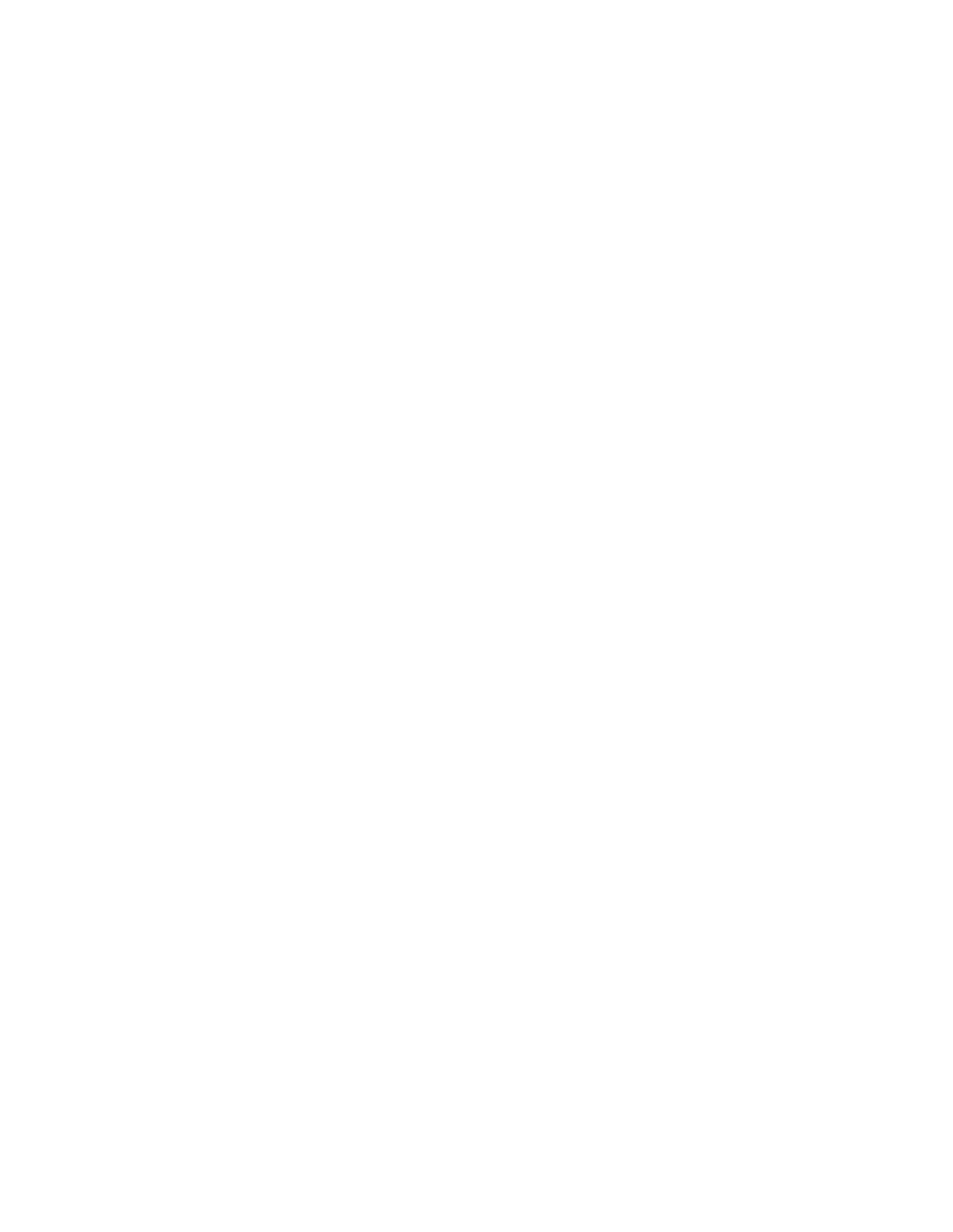

# **Table of Contents**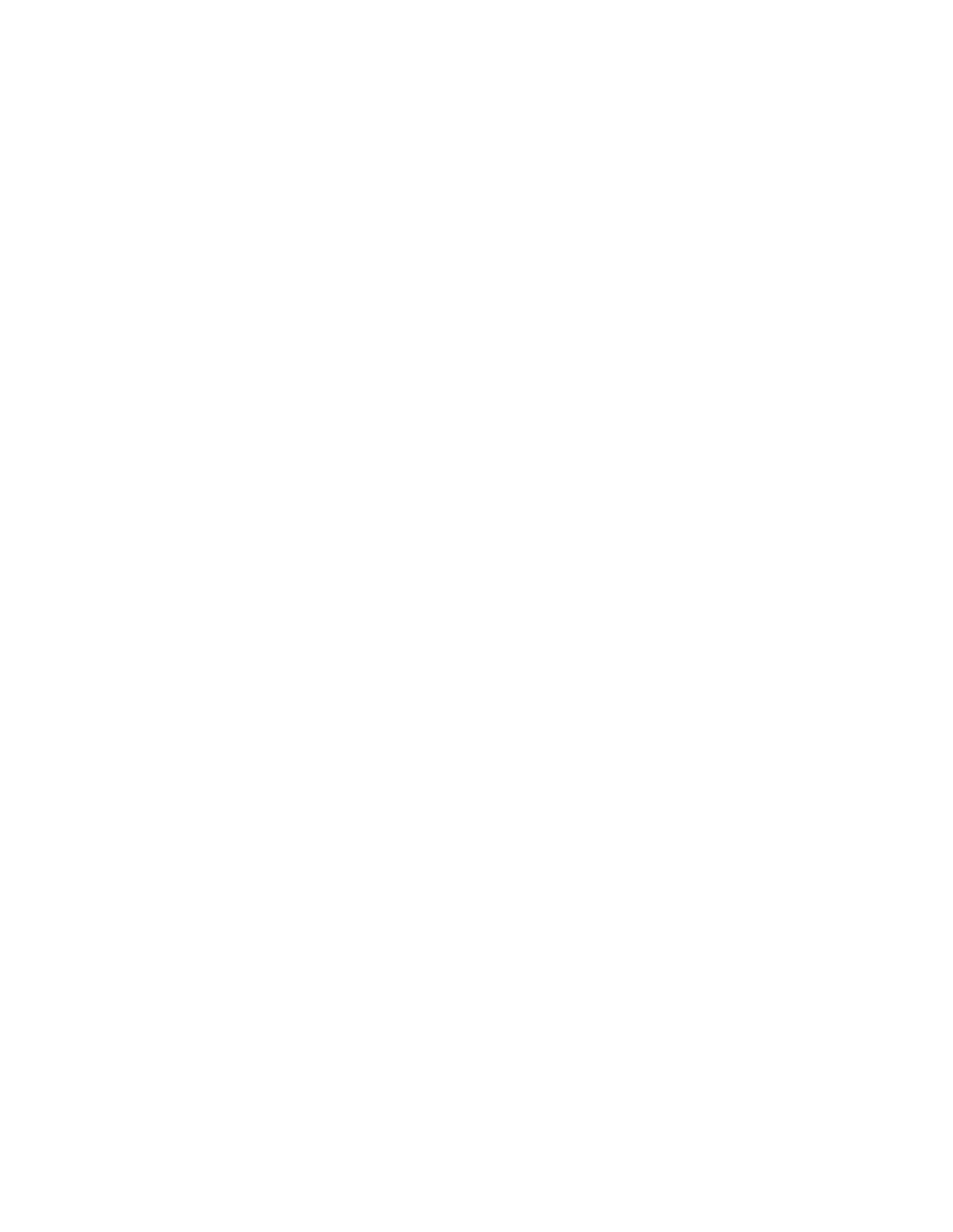## **Introduction**

In 2011, the United States adopted the *Strategy for Empowering Local Partners to Prevent Violent Extremism in the United States* (Strategy) and a corresponding Strategic Implementation Plan. Since publication, the mission to prevent violent extremism has progressed, and violent extremist threats have continued to evolve. The overall goal of the Strategy and United States Government efforts to implement it remains unchanged: to prevent violent extremists and their supporters from inspiring, radicalizing, financing, or recruiting individuals or groups in the United States to commit acts of violence. This updated Strategic Implementation Plan responds to the current dynamics of violent extremism and reflects experiences and knowledge acquired over the last five years. It replaces the 2011 *Strategic Implementation Plan for Empowering Local Partners to Prevent Violent Extremism in the United States*.1

## **The Current Environment**

Violent extremism is a persistent and dangerous problem in the United States, and single instances can have far-reaching consequences. Violent extremists<sup>2</sup> have many motivations and are not limited to any single population, region, or ideology. Over time, different forms of violent extremism have come to the fore, and new forms will likely emerge in the future.

In many ways, the threat of violent extremism today is more challenging than ever before. Violent extremists have demonstrated an ability to entice people to travel great distances, to direct attacks, and to inspire others to act from afar. They have utilized the Internet and other technologies, specifically social media platforms, as a means to reach a greater number of people in more places, tailor messages to appeal to different audiences, and reach out to potential recruits individually.

There is no single cause of or pathway to violent extremism. This requires a comprehensive response that empowers stakeholders<sup>3</sup> at the local level. Local stakeholders are most likely to be able to address the drivers of violent extremism or interact with someone who needs support to avoid becoming radicalized to violence. This Plan aims to ensure that all stakeholders have the knowledge and tools they need to prevent individuals from supporting or committing an act of violence.

## **Meeting the Challenge**

As the Strategy states and this Plan reaffirms, strong and resilient local communities are the most effective means of safeguarding individuals in the United States against violent extremist recruitment and radicalization. Resilient communities are those where violent extremists routinely meet disinterest and

<sup>1.</sup> The following departments and agencies will work to implement this Plan: Departments of Homeland Security (DHS), Justice (DOJ), State (DOS), Defense (DOD), Education, Health and Human Services, Labor, as well as the Federal Bureau of Investigation (FBI), U.S. Agency for International Development (USAID), and National Counterterrorism Center (NCTC).

<sup>2.</sup> The Strategy defines violent extremists as "individuals who support or commit ideologically-motivated violence to further political goals."

<sup>3.</sup> Stakeholders are those who have an expressed or identified role in countering violent extremism and include, but are not limited to: Federal, state, tribal, territorial, and local governments and law enforcement; communities; non-governmental organizations; academia; educators; social services organizations; mental health providers; and the private sector.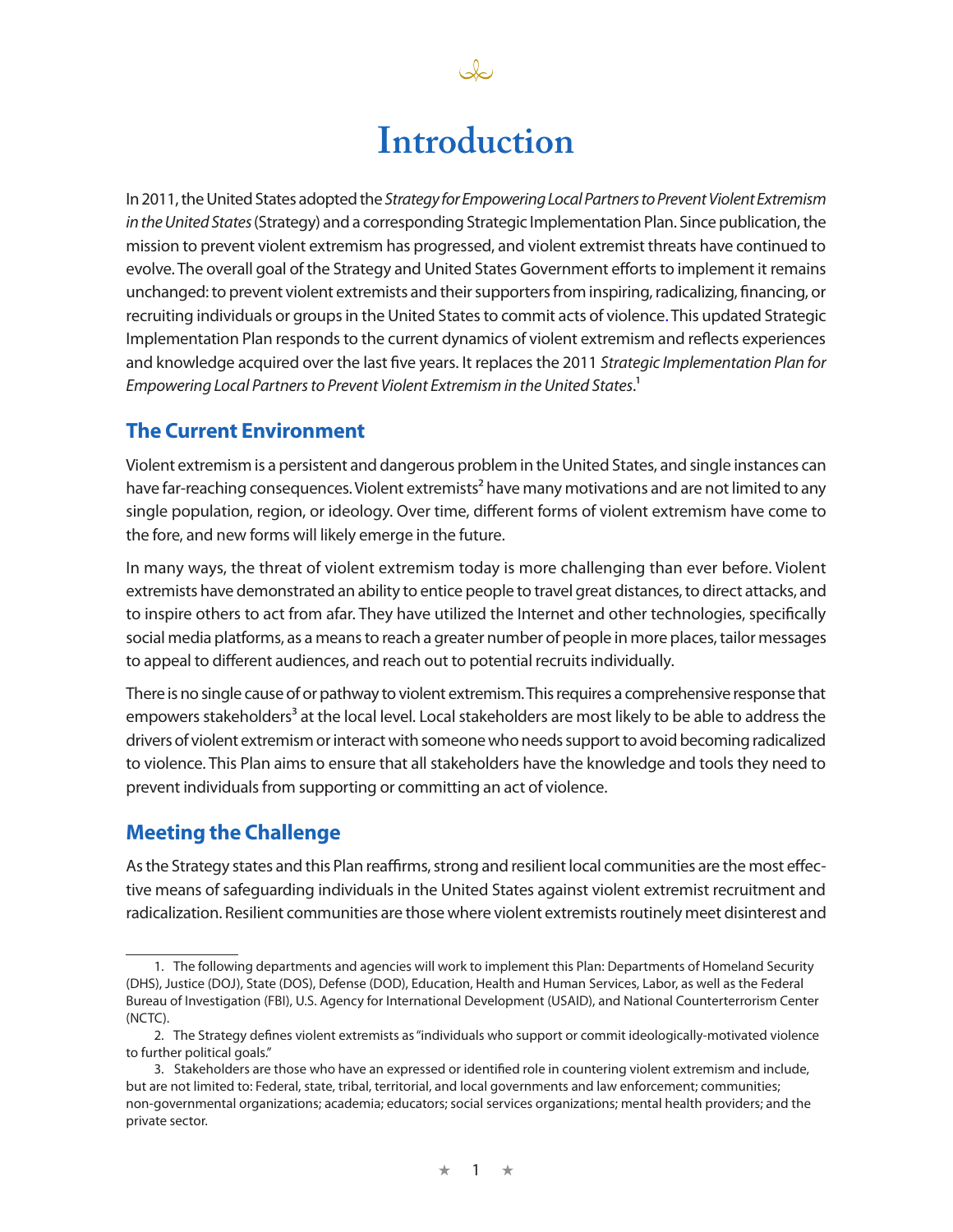opposition and where recruitment attempts regularly fail. Such communities know what tools and support are available to assist individuals that may be on a path towards violence.

At the outset, it is important to clarify the scope of this effort. The term "countering violent extremism," or CVE, refers to proactive actions to counter efforts by extremists to recruit, radicalize, and mobilize followers to violence.<sup>4</sup> Fundamentally, CVE actions intend to address the conditions and reduce the factors that most likely contribute to recruitment and radicalization by violent extremists. Where possible, CVE should be incorporated into existing programs related to public safety, resilience, inclusion, and violence prevention. This Plan addresses all forms of violent extremism and will be carried out in partnership with non-government stakeholders. CVE efforts do not include gathering intelligence or performing investigations for the purpose of criminal prosecution.

In 2015, the United States Government performed a review to ensure that it is optimally organized to carry out the CVE mission. Representatives from ten departments and agencies identified four necessary components: infrastructure to coordinate and prioritize CVE activities across the Federal Government and with stakeholders; clear responsibility, accountability, and communication internally and with the public; broad participation of departments and agencies outside national security lanes; and a process to assess, prioritize, and allocate resources to maximize impact. In response, the interagency CVE Task Force was established to: (1) synchronize and integrate whole-of-government CVE programs and activities; (2) conduct ongoing strategic planning; and (3) assess and evaluate CVE efforts.

The CVE Task Force brings together experts from DHS, DOJ, FBI, NCTC, and a variety of other Federal departments and agencies. Its work is organized into four lines of effort: Research and Analysis; Engagement and Technical Assistance; Interventions; and Communications and Digital Strategy. The lines of effort align with the Strategy's three priority action areas: (1) enhancing engagement with and support to local communities; (2) building government and law enforcement expertise for preventing violent extremism; and (3) countering violent extremist propaganda while promoting our ideals. (See Table 1.) These tenets guide the work of departments, agencies, and the CVE Task Force in carrying out this Plan. Implementation will begin under current funding levels, though future dedicated funding will be required to fully realize the goals of the Strategy.

| Enhancing engagement with and support to local | <b>Engagement and Technical Assistance</b> |  |  |  |  |  |  |  |  |
|------------------------------------------------|--------------------------------------------|--|--|--|--|--|--|--|--|
| <b>communities</b>                             | <b>Interventions</b>                       |  |  |  |  |  |  |  |  |
|                                                |                                            |  |  |  |  |  |  |  |  |
| Building government and law enforcement        | <b>Research and Analysis</b>               |  |  |  |  |  |  |  |  |
| expertise for preventing violent extremism     | <b>Engagement and Technical Assistance</b> |  |  |  |  |  |  |  |  |
|                                                |                                            |  |  |  |  |  |  |  |  |
| Countering violent extremist propaganda while  | <b>Communications and Digital Strategy</b> |  |  |  |  |  |  |  |  |
| promoting our ideals                           | <b>Engagement and Technical Assistance</b> |  |  |  |  |  |  |  |  |

### **Table 1. Alignment of Priority Action Areas and Lines of Effort**

<sup>4.</sup> The three primary, interrelated disciplines of the U.S. approach to CVE efforts are: (1) empowering communities and civil society; (2) messaging and counter–messaging; and (3) addressing causes and driving factors. Cutting across all of these disciplines, CVE efforts fundamentally depend on developing a comprehensive understanding of the drivers of violent extremism, how violent extremism gains traction in a particular area, and what interventions are most effective.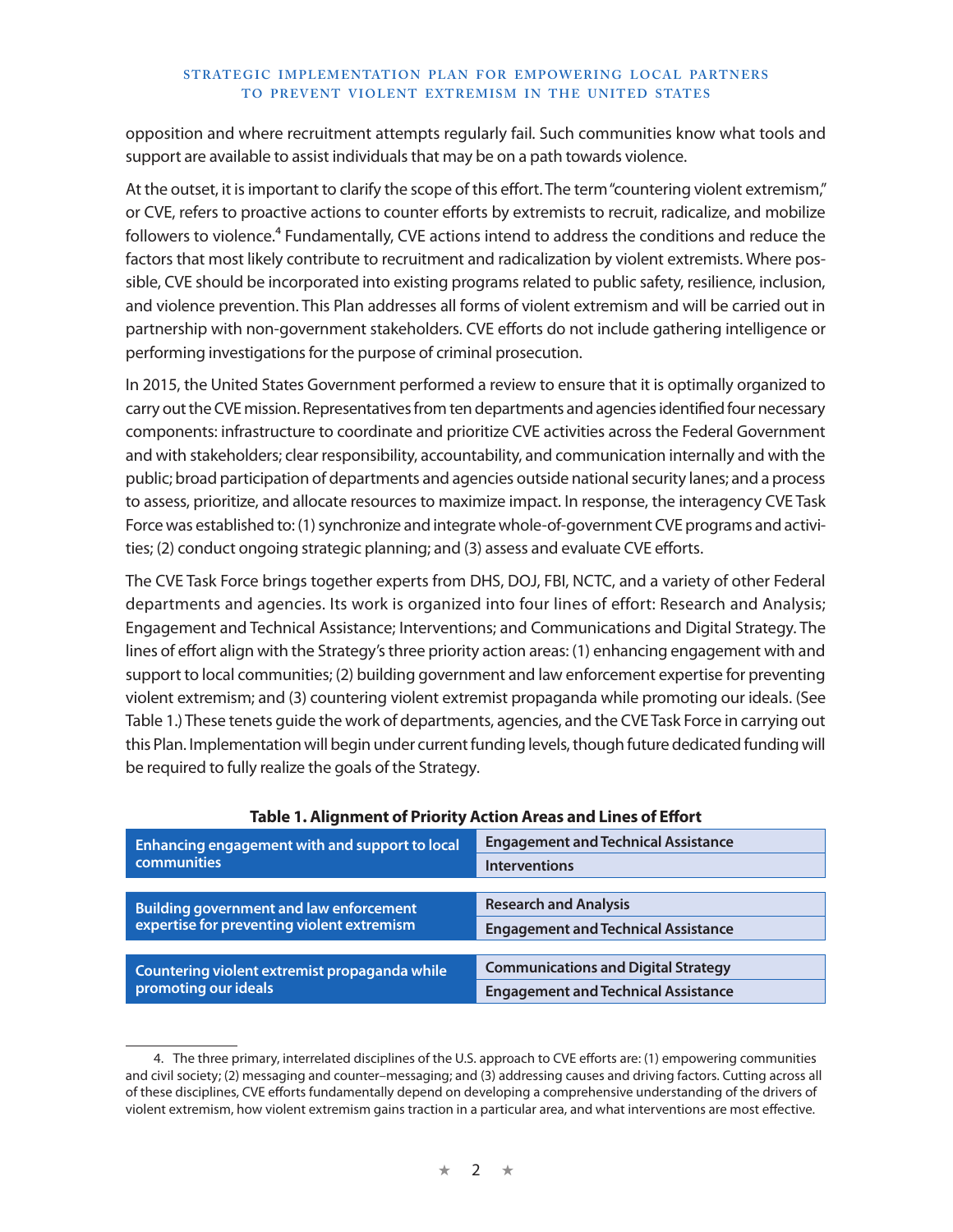#### **INTRODUCTION**

## **A Multi-Tiered Framework**

United States Government domestic CVE efforts require a multi-tiered approach, with activities at the national, local, and individual levels. At the national level, Federal departments and agencies, in coordination with the CVE Task Force, will focus on advancing initiatives that enable CVE programming. This includes funding research, disseminating best practices, issuing grants, and building partnerships with non-government stakeholders. The Federal Government will be a convener, facilitator, and conduit for relevant information.

At the local level, Federal CVE efforts will focus on empowering well-informed and equipped families, communities, and institutions. CVE efforts are most effective when they are integrated into existing programs or overall public safety strategies through active collaboration and partnership among state and local authorities, U.S. Attorneys' offices, and other Federal agencies. Local youth engagement, Internet safety education, community service, and other community-led local initiatives are at the forefront of building more resilient local communities.

At the individual level, there may be times when those closest to someone are concerned about whether the individual is at risk of being drawn into violent extremism. At that critical point, those concerned may search for resources on their own or turn to respected members of their community for guidance. Sometimes these cases come to the attention of law enforcement personnel, who are also in need of response options in the event that a person is reasonably believed not to pose a threat or be immediately capable of committing a crime. The Federal Government will work with local communities and experts to develop models and resources for assisting these individuals.

## **Promoting American Ideals**

Successful efforts to counter violent extremism are, in large part, predicated on trust. Trust among members of a family or peer group; trust within a community; and trust among government, law enforcement, and the communities they serve. In the past, some have expressed fear of stigmatization and general distrust regarding CVE efforts, specifically citing community engagement as being carried out for purposes of law enforcement investigations or intelligence collection. This is not the goal of CVE efforts. Government and law enforcement officials for decades have understood the critical importance of building relationships with their communities. As officials carry out the specific actions in support of this Plan, it will be with the intention to build and strengthen trust at all levels.

As the Strategy makes clear, protecting civil rights and civil liberties is paramount in itself and helps to counter violent extremism by safeguarding equal and fair treatment, ensuring nonviolent means to address grievances, and making it more difficult for violent extremists to divide communities. Protection of individual privacy and freedom of expression is essential to this work and will be woven into all efforts. When developing policies and programs specific to CVE, Federal departments and agencies will continue to analyze potential privacy, civil rights, and civil liberties considerations with their legal counsel and their Senior Agency Official for Privacy or Officer for Civil Rights/Civil Liberties, as appropriate. Additionally, upon request, the Departments of Justice and Homeland Security may provide advice and consultation about potential privacy, civil rights, and civil liberties issues to state, local, tribal, and territorial authorities regarding their proposed CVE programs and activities.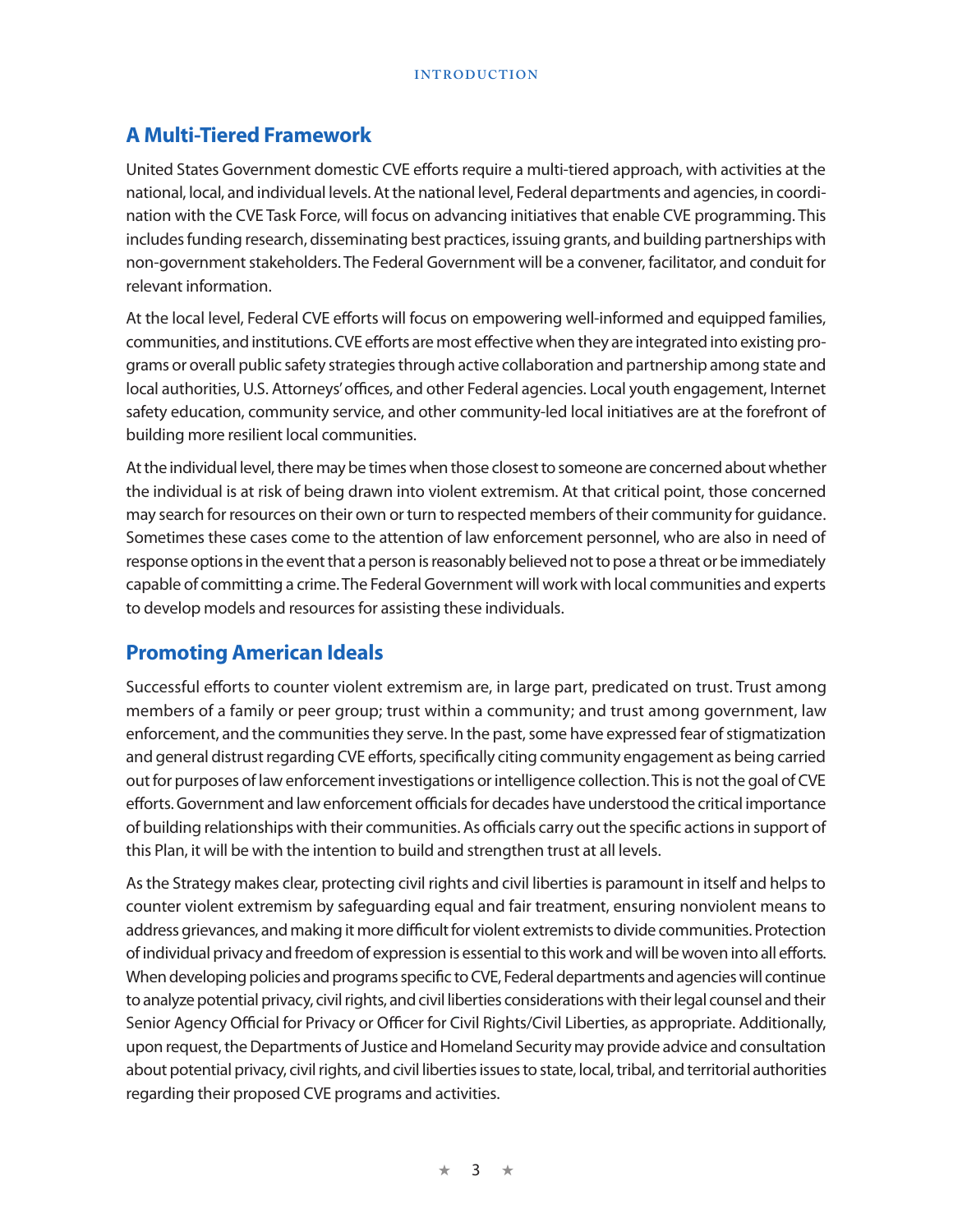## **Organization**

As indicated earlier, the four lines of effort for domestic CVE work align with the Strategy's areas of priority action. The following is a detailed description of the tasks that will be pursued under each line of effort.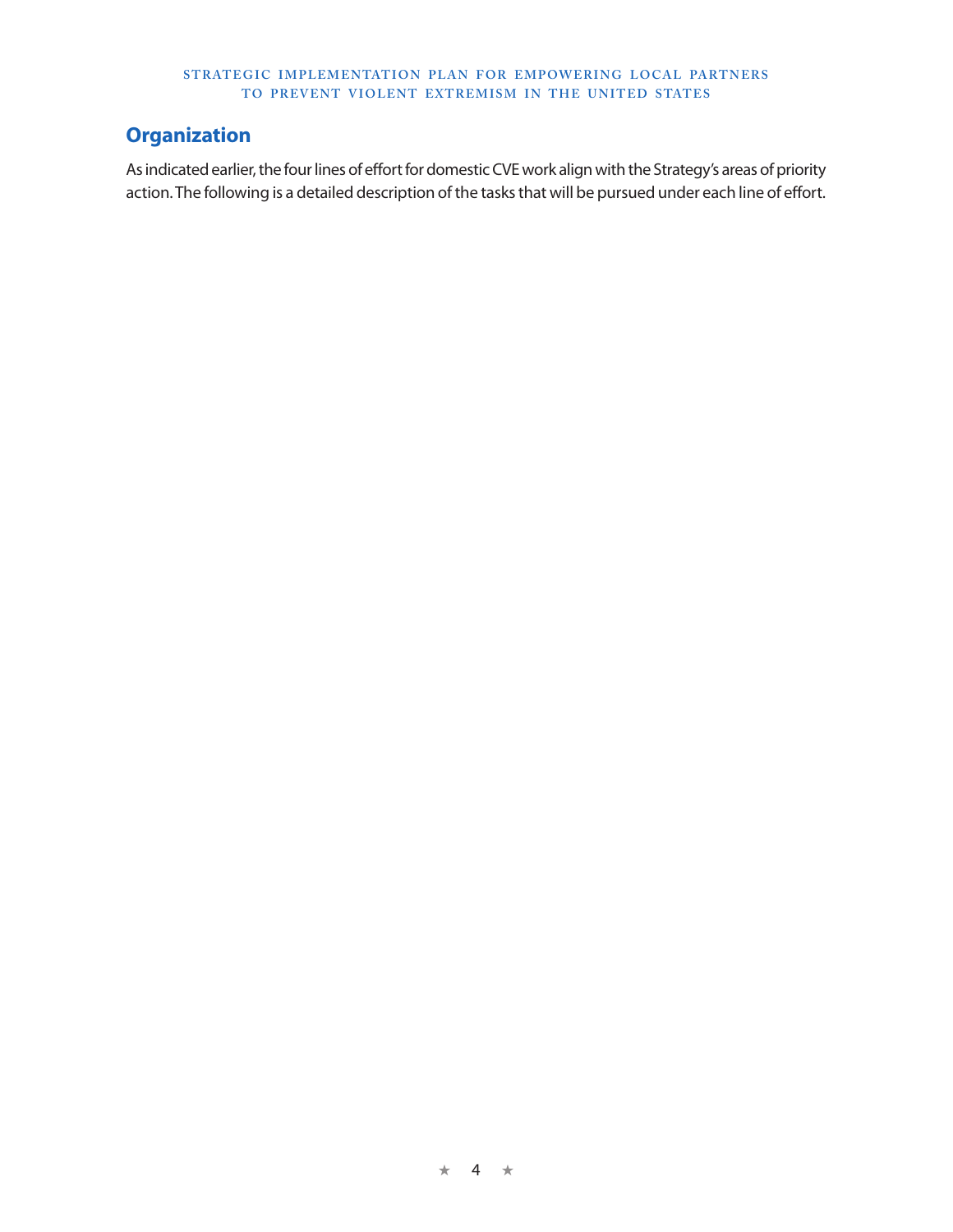

نكك

CVE efforts will be informed by a rigorous, evidence-based approach to research and analysis that addresses all forms of violent extremism. Partners in this effort include academic researchers, analysts, and program implementers, inside and outside government. To date, departments and agencies have pursued a robust research and analysis agenda to build expertise on topics such as recruitment narratives and tactics, radicalization to violence, the role of the Internet in the radicalization process, youth radicalization and recruitment, behaviors commonly undertaken during mobilization to violence, and what motivates individuals to travel to conflict zones and join violent extremist groups. Improved development and coordination of analytic materials have enhanced government and non-governmental capabilities to prepare for observing indications of violence, including behaviors or precursor activities. Research has also improved understanding of community and individual resilience, benchmarks for successful local program models, and disengagement from violent extremist groups.

In the future, open-source datasets will encourage better and broader understanding of the behaviors, operations, locations, networks, and activities of violent extremists domestically and abroad. Research into protective factors and warning signs will be integral to enabling intervention efforts. Improved coordination efforts across the government will ensure research and analysis are more accessible and projects meet the needs of CVE program implementers and stakeholders.

## **Task 1.1 – Map existing CVE-relevant research and analysis, identify gaps, and coordinate future projects.**

The breadth of Federally-sponsored research requires efforts to be synchronized across the United States Government to ensure efficient use of resources and responsiveness to the needs identified by program implementers, public safety officials, local communities, and other stakeholders. To this end, DHS will catalogue all existing Federally-sponsored research meant to guide CVE efforts. Going forward, the CVE Task Force will regularly convene departments and agencies to discuss ongoing work and coordinate future projects with a common understanding of needs and priorities. When more than one department or agency has identified similar projects, the CVE Task Force will facilitate coordination to produce either one joint product or separate projects that reach non-duplicative goals. Additionally, the CVE Task Force and Department of State will amplify and support efforts to coordinate, share, and jointly conduct CVE research with foreign partners, such as through bilateral research and development agreements, the Researching Solutions to Violent Extremism (RESOLVE) Network, and other international fora. *(Lead: DHS, DOJ, CVE Task Force, DOS; Partner: FBI, NCTC, DOD, USAID)*

### **Task 1.2 – Increase stakeholder access to research and feedback mechanisms.**

Drawing on CVE research and analysis developed inside and outside government, DHS and DOJ will broadly disseminate findings to stakeholders and create feedback mechanisms to enhance the utility and quality of future research and analysis.

*A. Synthesize and share research findings with stakeholders.* DHS and DOJ will develop a library of summaries tailored to particular stakeholder groups including state and local government and law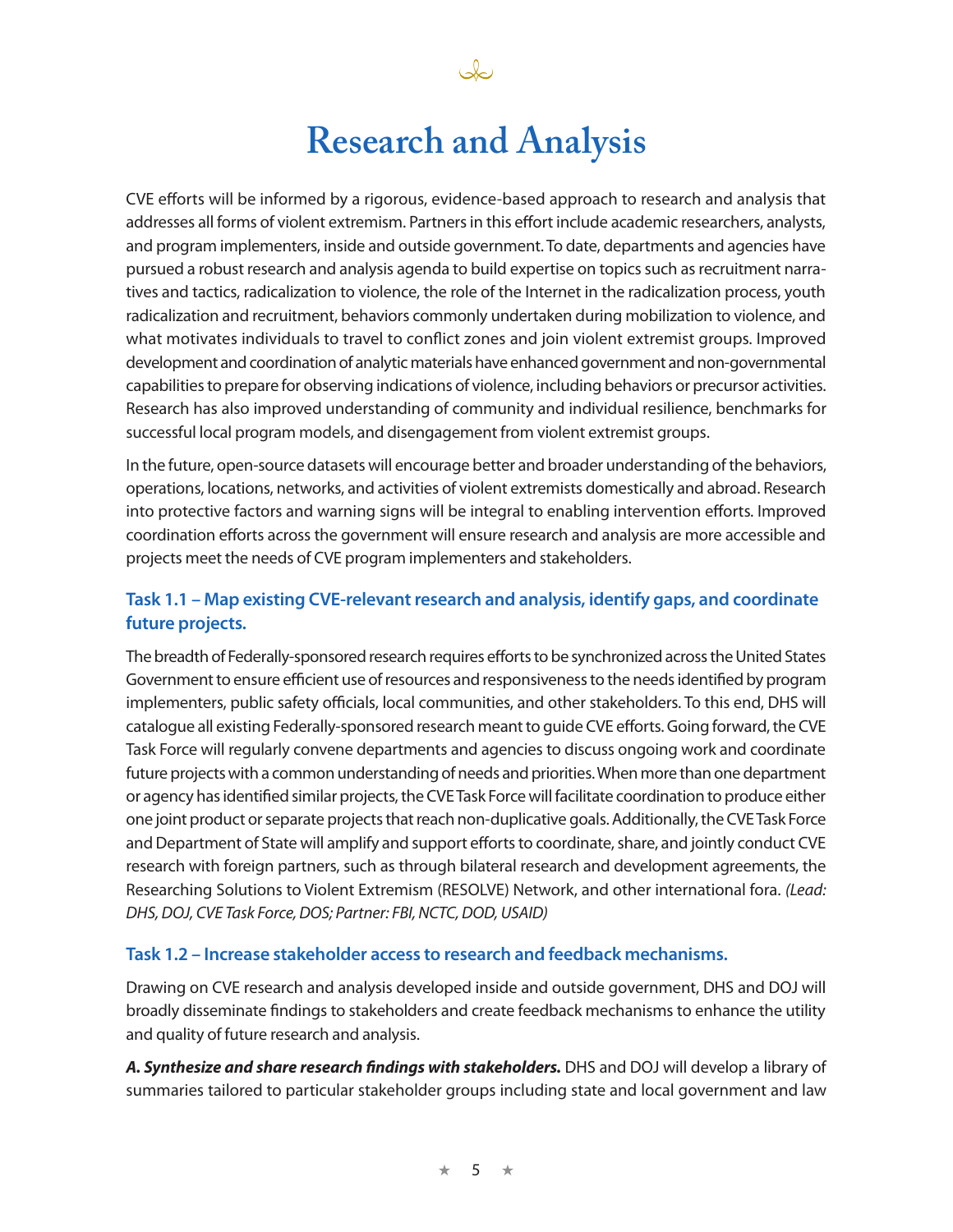enforcement, public health professionals, educators, parents, and community leaders. DOJ and DHS, in coordination with the CVE Task Force, will widely distribute these summaries—and full research and analysis products when appropriate—to ensure they inform the development and implementation of CVE programs and are incorporated into practice. *(Lead: DHS, DOJ; Partner: CVE Task Force)*

**B. Increase the applicability of CVE research and analysis.** DHS and DOJ will develop feedback mechanisms to gather input from program implementers and incorporate it into specific projects as well as the overall research agenda. This will encourage partnership between researchers and stakeholders to ensure research and analysis can be used to inform program development. *(Lead: DHS, DOJ)*

*C. Ensure research and analysis informs CVE-related training.* The research catalogue and summaries library will create easily accessible resources to support the development of training materials. The CVE Task Force will establish a process for coordinating and evaluating CVE training curricula to ensure they are based on the latest research and analysis. *(Lead: CVE Task Force; Partner: DHS, DOJ, FBI, NCTC, DOD)*

### **Task 1.3 – Establish evaluation methods for CVE programs.**

Evaluation is key to accountability, progress, and ensuring CVE efforts enhance our Nation's ability to prevent and counter violent extremism. It will improve understanding of what is effective at the international, national, and local levels. Benchmarks and measures of performance and effectiveness will be included in all Federally-sponsored CVE efforts and will be tailored to each specific initiative before programs are launched. DHS, DOJ, USAID, and others have already conducted assessments relevant to CVE programs. Building on this work, the CVE Task Force will coordinate and disseminate guidelines that departments and agencies can use at all stages of domestic CVE program design, implementation, and evaluation. (*Lead: CVE Task Force; Partner: DHS, DOJ, NCTC, DOS, USAID)*

Long-term research efforts that provide objective and unclassified data can generate empirical metrics for CVE initiatives over time. Such longitudinal research efforts can demonstrate how domestic terrorist and homegrown violent extremist threats evolve, create a scientific basis for CVE programs, and enhance resource allocation and long-term program effectiveness. They can also inform CVE policies and contextualize local programs.

The Terrorism and Extremist Violence in the United States (TEVUS) portal and the Profiles of Individual Radicalization in the United States (PIRUS) dataset will become publically available later this year through the National Consortium for the Study of Terrorism and Responses to Terrorism (START). TEVUS data presents on a searchable map and timeline and will make it possible to visualize information on violent groups and perpetrators and the behaviors related to their violent actions in different formats. PIRUS consists of information about ideologically motivated criminals from across the violent extremist spectrum in the United States. PIRUS captures individual-level variables on radicalization, variables related to the foreign fighter phenomenon, and those related to demobilization and disengagement from violence. These unclassified and publically available data sets can inform prevention, intervention, rehabilitation, and reintegration programs and metrics and shed light on trends in violent mobilization and demobilization by violent extremists in the United States.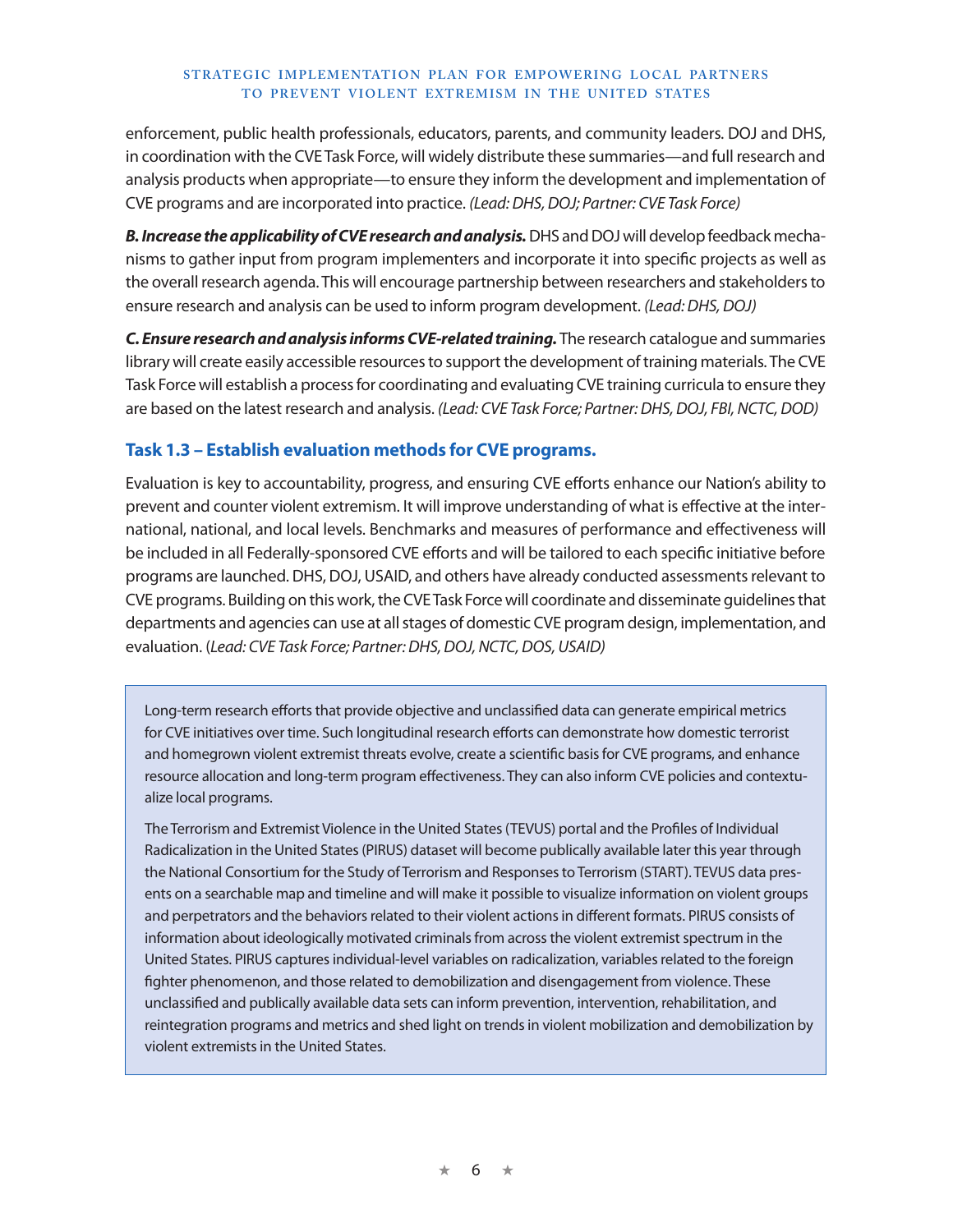

# **Engagement and Technical Assistance**

Community outreach and engagement programs can enhance trust between government and communities as well as foster cooperation and partnerships to advance a range of local interests. Sustained dialogue draws attention to concerns from the public and can help communities understand the reasons behind actions by government entities. These should not be singular events, but consistent and regular engagements on topics such as civil rights and civil liberties, education, economic stability, and other issues important to communities.

Violent extremism is one of many issues important to local stakeholders and must be addressed. Discussions about violent extremism should inform the public, build trust between government and local communities, and facilitate partnership among stakeholders. As with many other local challenges, such dialogue and partnerships will likely result in new ideas and initiatives that address specific needs related to preventing recruitment and radicalization to violence in a given location. Technical assistance may be provided to inform and enable the resulting ideas and initiatives.

When engagements focus on violent extremism and efforts to counter it, that focus should be clear and transparent. Neither broad engagement nor CVE-specific discussions are conducted for intelligence gathering purposes. Consistent with current policy, Federal law enforcement agencies have safeguards in place to ensure there is an appropriate separation between community outreach and intelligence gathering or criminal investigations. Federal departments and agencies can assist state and local law enforcement in developing similar policies and practices as needed.

## *Engagement*

## **Task 2.1 – Improve the depth, breadth, and frequency of engagement with local communities on CVE and related issues.**

Violent extremist narratives espouse a rigid division of "us" and "them" that often promotes an individual's exclusion and isolation from his or her community and broader society and encourages a hostile relationship with government and other defined groups. Public discourse can also sometimes reinforce the "us versus them" narrative. This can obscure the actual threat and contribute to perceptions of alienation and persecution among individuals who may already feel marginalized. Federal outreach and engagement activities should aim to decrease exclusion and isolation, avoid stigmatization, encourage civic engagement, and empower potential partners to demonstrate how a thriving, inclusive community is the strongest front against violent extremism.

*A. Engage communities on all relevant issues and ensure responsiveness to local priorities.* Officials specializing in civil rights and civil liberties, immigration, transportation security, law enforcement, and other professionals from the Departments of Justice and Homeland Security regularly conduct roundtables and outreach efforts to better understand the challenges facing their jurisdictions. U.S. Attorneys are generally the lead for these types of Federal engagements given their unique, long-term understanding of local needs and their permanent presence in districts throughout the country. In addition, in many districts the DHS Office for Civil Rights and Civil Liberties (CRCL) also plays a prominent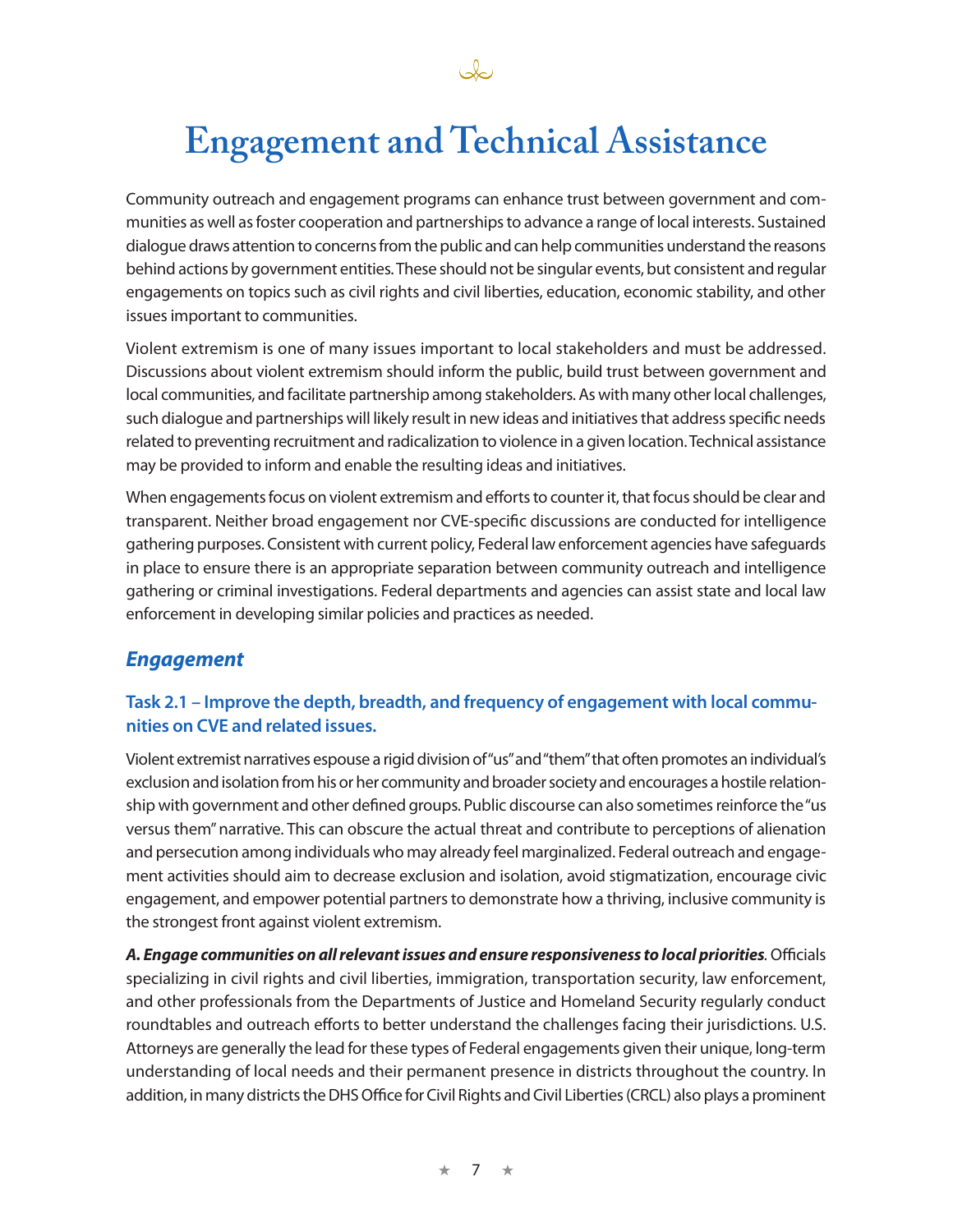role in community engagement through a series of quarterly roundtables. These engagements often identify ways the Federal Government can better serve local communities with respect to civil rights and civil liberties, religious and other discrimination, public safety, and security measures, among other issues. These engagements are also opportunities to inform audiences about government structure and policies as well as programs available to them. U.S. Attorneys' offices, FBI Field Offices, DHS CRCL, and other relevant Federal departments and agencies will continue to engage with community members to understand their unique interests and identify opportunities to address them. *(Lead: DOJ; Partner: DHS, FBI)*

*B. Coordinate CVE engagements in regions throughout the country.* To promote better understanding about specific jurisdictional needs, minimize duplicative engagements, and optimize the use of resources, the CVE Task Force will develop guidance for coordinating relevant Federal support to local communities, including training and technical assistance. Such guidance will ensure: activities do not conflict or place undue burdens on the local stakeholders; limited resources are distributed to communities that can use them effectively; and stakeholders have visibility and the opportunity to inform how national programs translate to the local level. In addition, the Task Force will cooperate with a variety of departments and agencies to find opportunities to integrate CVE activities into existing public safety initiatives and networks, such as those focused on bullying prevention and Internet safety. *(Lead: CVE Task Force; Partner: DHS, DOJ, FBI)*

### **Task 2.2 – Increase capacity for local engagement.**

*A. Increase CVE-specific support to the field.* Many U.S. Attorneys' offices rely on staff who are responsible for engagement across multiple issues, making full-time focus on support to CVE framework development and implementation difficult. DHS provides full-time staff in selected regions across the country who are specifically responsible for CVE efforts and serve as a connection between national and local programs. The CVE Task Force will coordinate a review of available resources for field support and, depending on the availability of funding, will work with DOJ and DHS to identify priority jurisdictions to receive additional staff. *(Lead: DHS, DOJ; Partner: CVE Task Force)*

*B. Connect promising local initiatives to one another.* Many ongoing, locally-led CVE efforts throughout the country would benefit from improved access to information and relationships with stakeholders in other jurisdictions. The CVE Task Force will identify and build awareness of promising programs to support the expansion of effective local CVE initiatives around the Nation. The Task Force, in partnership with the Department of State, will also connect interested jurisdictions to relevant international fora, including the Strong Cities Network, which aims to build the capacity of local governments to prevent violent extremism by establishing links between and among cities pursuing CVE programs. *(Lead: CVE Task Force; Partner: DHS, DOJ, DOS)*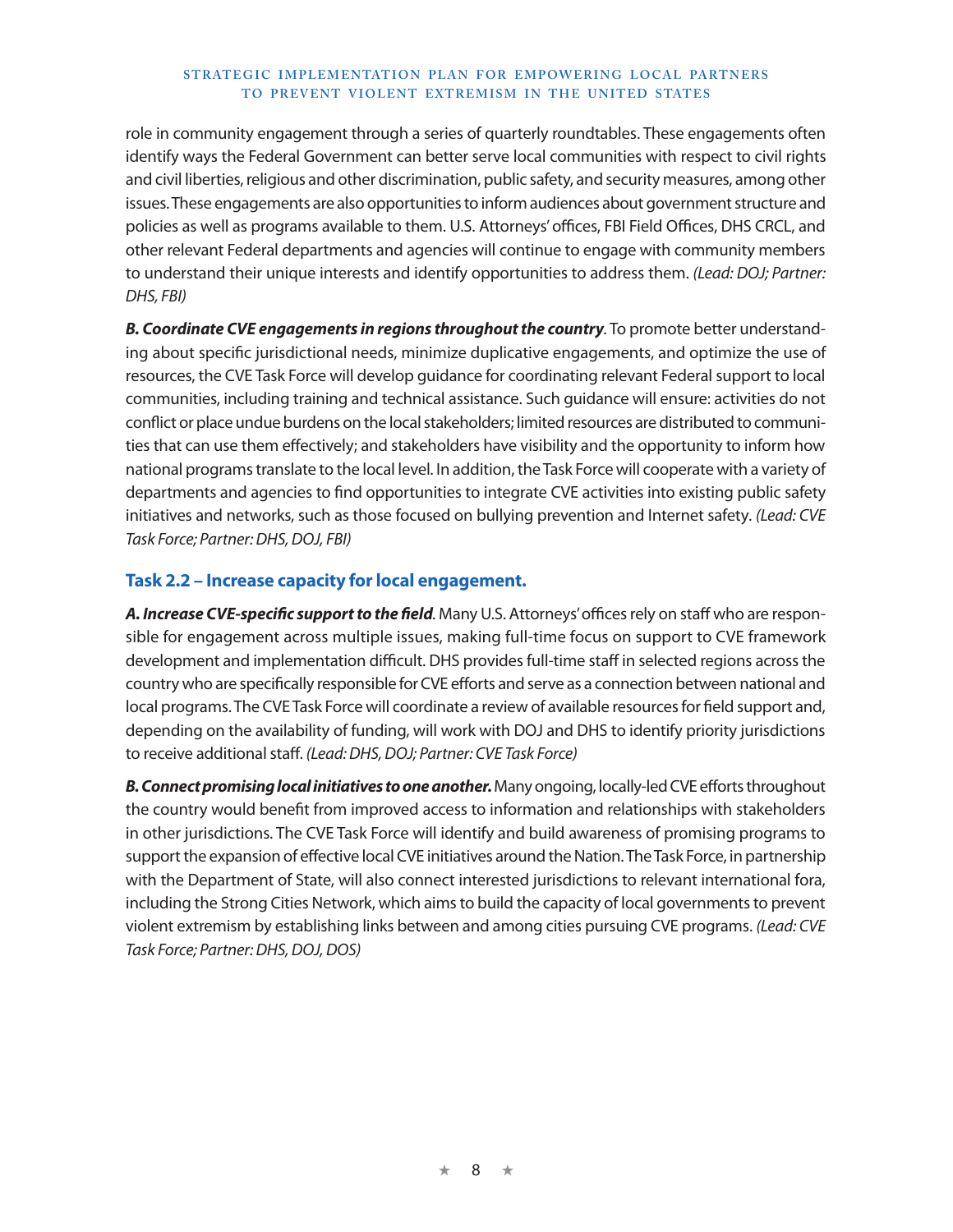## *Technical Assistance*

## **Task 2.3 – Support local partnerships and prevention programs that build resilience to violent extremism.**

The CVE Task Force will coordinate efforts to facilitate and support local awareness and prevention programs. Sustaining CVE efforts in the long term will require leveraging existing resources and grant programs as well as identifying new funding opportunities for CVE programming. Additionally, national programs should be flexible enough to be tailored to the specific needs of local stakeholders.

*A. Support the design and implementation of local frameworks.* In recent years, several metropolitan areas have begun implementing locally driven, partnership-dependent, multidisciplinary CVE frameworks. Where appropriate, DHS and DOJ will focus and coordinate support for implementation of these frameworks. Additionally, the CVE Task Force will coordinate Federal support to jurisdictions that have not yet adopted CVE frameworks, including by identifying promising practices and relevant subject matter experts. *(Lead: DHS, DOJ; CVE Task Force; Partner: FBI)*

*B. Integrate CVE into existing programs and partnerships, as appropriate.* The CVE Task Force will inventory relevant initiatives, including public safety and violence prevention efforts that currently include or may be relevant to CVE objectives, including those led by private sector organizations. Such initiatives may be focused on topics such as preventing discrimination or hate crimes, practicing safety online, or detecting human trafficking. *(Lead: CVE Task Force; Partner: All5)*

**C. Inform community policing strategies with relevant CVE training and tools.** Community policing strategies aim to build trust, mutual respect, and collaboration between police and the communities they serve. Community collaboration with state and local law enforcement can address gang violence, hate crimes, and other public safety issues, including violent extremism. Federal departments and agencies, in partnership with state and local law enforcement, will encourage and expand successful community policing models and increase their scope to also address recruitment and radicalization to violent extremism. *(Lead: DOJ, DHS; Partner: State and local law enforcement)*

## **Task 2.4 – Build expertise and skills for preventing violent extremism.**

Departments and agencies will use training and presentations to build awareness, develop the expertise and skills of program implementers, and increase the number of proficient stakeholders who are able to carry out CVE initiatives. Depending on the need, training and presentations may include: descriptions of the types of violent extremism and recruitment narratives used by violent extremist groups; factors that are often found in cases of radicalization to violent extremism; intervention methods; and ways to prevent recruitment and build resilience. They may also include information on specific resources, such as how to deliver the Community Awareness Briefing or facilitate a Community Resilience Exercise, both of which are tools used to foster dialogue, address grievances, and enhance relationships between law enforcement and local communities. Trainings and presentations will be based on sound, peer-reviewed research or analysis, as required by existing CVE training guidelines.

<sup>5.</sup> All agencies referenced in Footnote 1.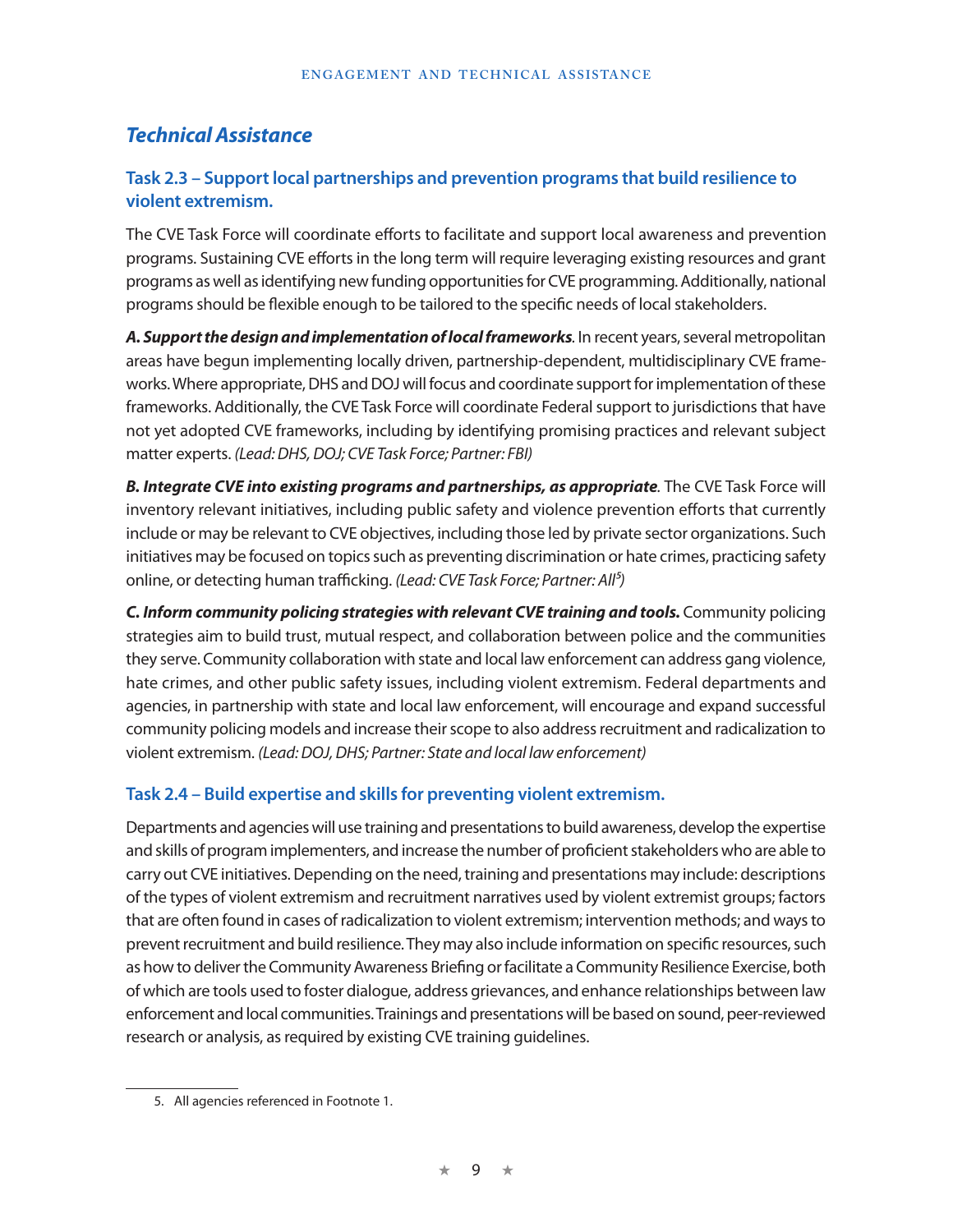Several organizations have developed relevant training that can be utilized and built upon, including the Federal Law Enforcement Training Center, International Association of Chiefs of Police, and Federal Emergency Management Agency. The Task Force, in coordination with departments and agencies, will compile existing relevant programs, identify gaps, and make recommendations for streamlining or developing new training. Departments and agencies will seek ways to combine CVE training and presentations with other public safety topics, when possible. *(Lead: DHS, DOJ, FBI, NCTC; Partners: CVE Task Force, All)* 

#### **Task 2.5 – Increase access to CVE-relevant funding and resources.**

The scope of resources available to support CVE must expand in order to ensure community stakeholders are able to create, implement, and sustain effective initiatives. Resources will include: direct government grants and financial assistance; expertise from other disciplines that can inform CVE efforts; and networks that connect communities to each other and to nongovernmental and private sector organizations. There are a number of non-CVE specific DHS and DOJ grant programs that can be leveraged for local CVE work. This includes the DHS State Homeland Security Program and the Urban Area Security Initiative as well as DOJ's Community Oriented Policing Services program. Additionally, DHS created a CVE-specific competitive grant program in 2016.

The CVE Task Force will provide consolidated funding information to stakeholders and seek opportunities to connect them with applicable national resources. The Task Force will also create a public inventory of CVE-specific and CVE-relevant resources, application information, and guidance on applying for Federal funding. To the extent possible, relevant funding opportunities should be advertised, including online, in coordination with the CVE Task Force. *(Lead: DHS, DOJ; Partner: CVE Task Force; All)*

CVE frameworks are most successful when they are tailored to local realities and the roles of different stakeholders in a given place.

In Minnesota, public and private partnerships have been forged to build a more resilient local community. One such partnership is the Somali Youth Development fund, which provides public and private funding to a local non-profit, Youthprise, in support of positive youth development activities, a mentorship program, and a new community center committed to providing a one-stop shop for education and workforce resources.

In Massachusetts, Federal and local stakeholders are pursuing a public health model for prevention and intervention activities. The focus is building awareness of the issue of violent extremism and approaches to prevent it within the existing network of statewide service providers. This improves providers' ability to support individuals through programs and services already in place.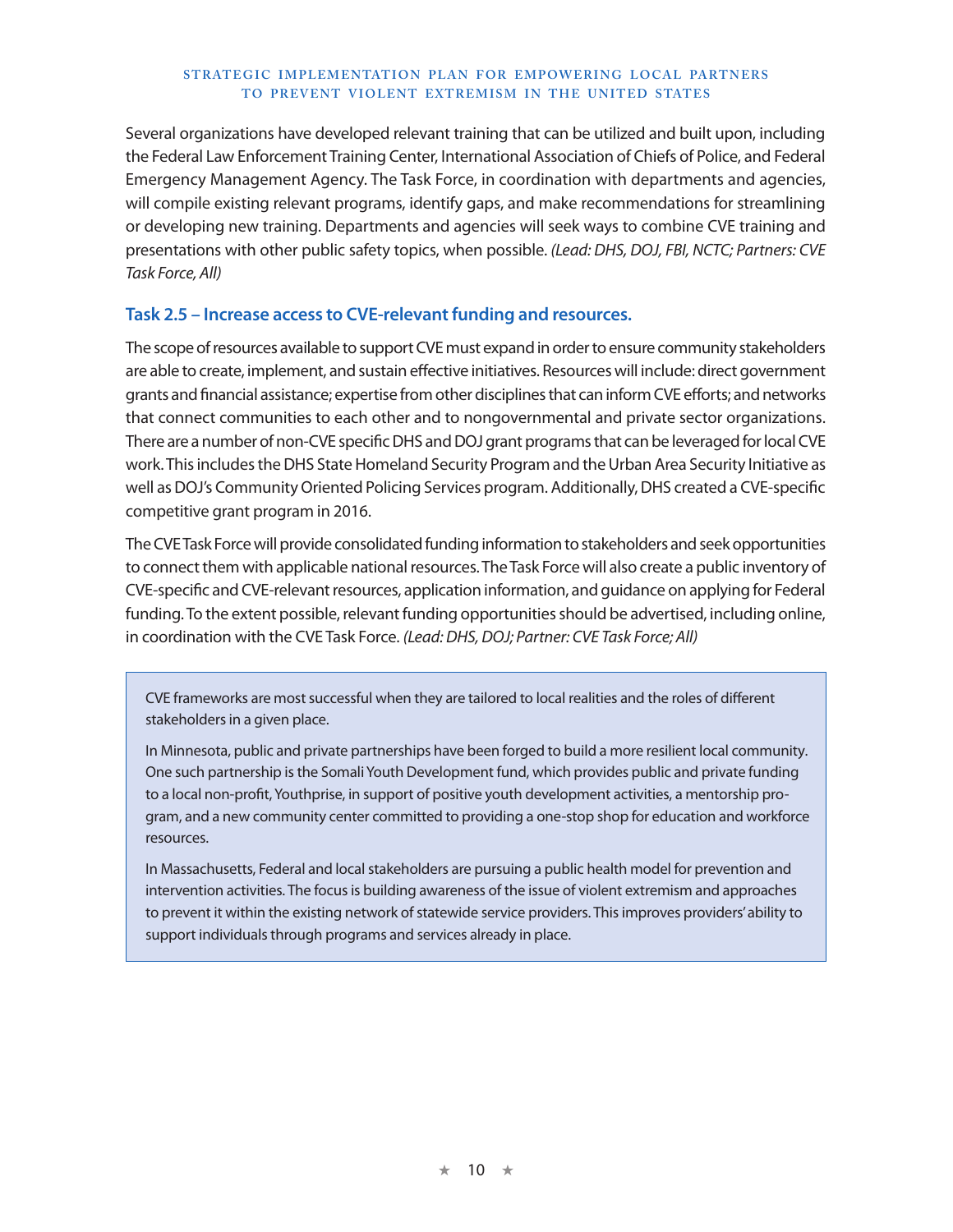## **Interventions**

Ja

Successfully developing and utilizing intervention options will help keep individuals and communities safe and preserve critical resources for cases involving violent extremist crimes. These options should include alternative pathways or "off-ramps" for individuals who appear to be moving toward violent action but who have not yet engaged in criminal activity. A number of communities are developing programs designed to work with such individuals. Law enforcement officials are looking for ways to support these programs, particularly when they focus on juveniles and others who have the potential to be redirected away from violence. The CVE Task Force, in coordination with DOJ and the FBI, will support local multidisciplinary intervention approaches. In addition, DOJ and the Task Force will identify and support the development of disengagement and rehabilitation programs for potential use by the criminal justice sector in cases involving violent extremism.

## **Task 3.1 – Provide information and resources relevant to violent extremism and intervention to the general public.**

Studies indicate that family members, friends, or close acquaintances are the most likely to observe activities or behaviors suggesting an individual is being radicalized or has violent intent. Using the latest research, the CVE Task Force will coordinate the development and dissemination of resources describing possible warning signs as well as steps families and friends can take if they believe someone close to them is becoming recruited or radicalized to violence. The resources will include information for trusted members of local communities who those families and friends may call upon for guidance or assistance. *(Lead: CVE Task Force; Partner: All)*

### **Task 3.2 – Support community-based multidisciplinary intervention models.**

Local intervention teams will play a critical role in assessing the needs of individuals who may be radicalizing to violent extremism; developing appropriate support plans tailored to the individual; and making resources available to increase resiliency. Collaboration among relevant experts, stakeholders, and civil society organizations is key to ensuring that at-risk individuals have the resources needed to be redirected from violence when necessary. Many jurisdictions across the Nation already have multidisciplinary teams in place to identify and address a variety of complex issues, including gang violence, potential active shooters, and self-destructive behaviors. These teams can be led by a variety of practitioners, including, but not limited to, behavioral and mental health professionals, local law enforcement officials, and faith-based and other non-government representatives. The CVE Task Force will coordinate support to existing programs using research, best practices, and other resources. Where such programs do not exist, DOJ, in coordination with Federal partners, will facilitate discussions with and among local stakeholders to explore the potential for developing community-led intervention programs.

Many interventions teams will work independent of government. The goal is to enable communities to develop their own solutions to build local resilience while appropriately protecting civil rights and liberties, fostering greater trust, and fulfilling public safety objectives. *(Lead: DOJ; Partner: CVE Task Force, FBI, DHS)*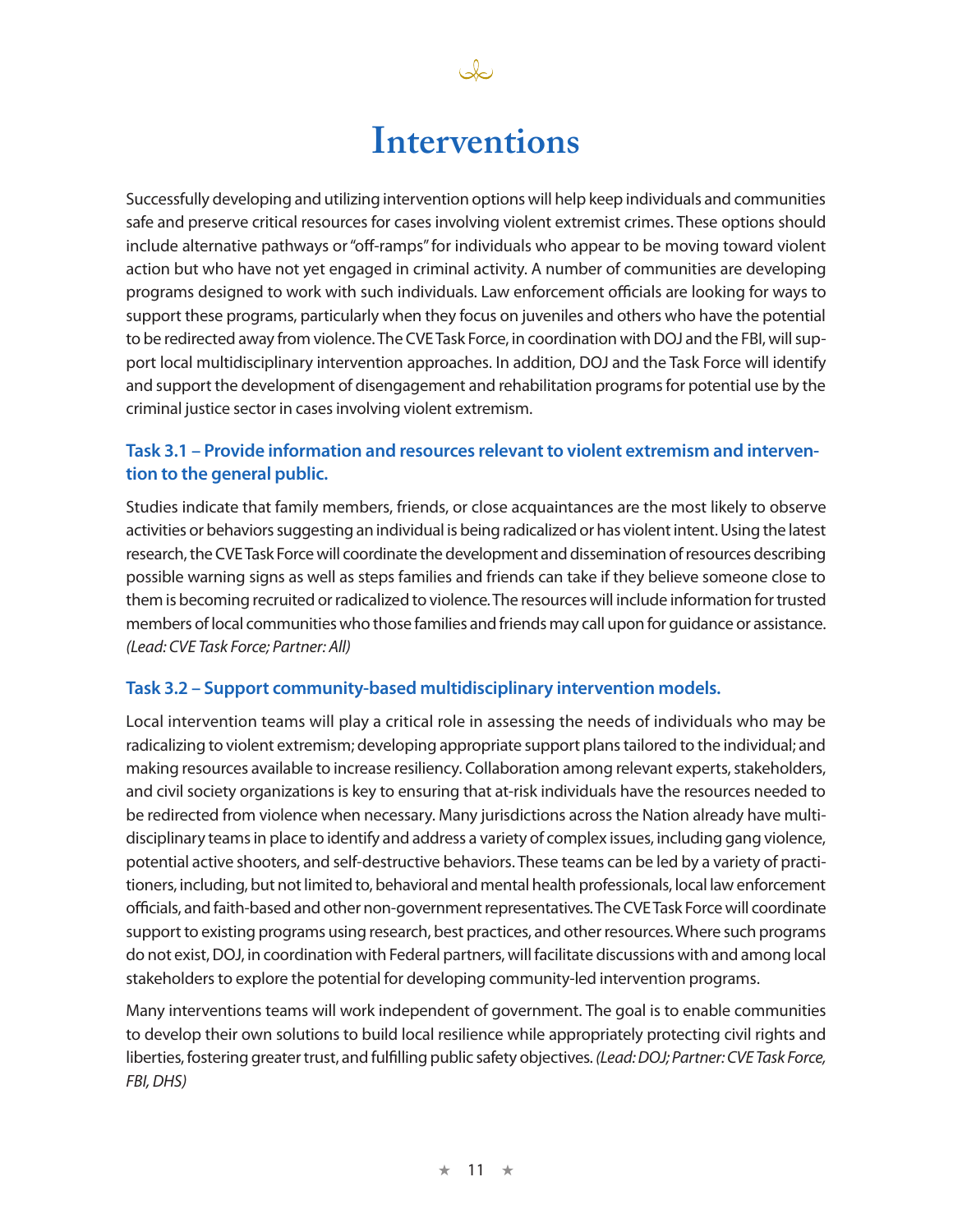## **Task 3.3 – Identify and support the development of disengagement and rehabilitation programs.**

Drawing on existing research and models, DOJ, in coordination with the CVE Task Force, will identify and support the development of disengagement and rehabilitation programs for possible use by the criminal justice sector in cases involving violent extremism. Such programs would be tailored for individuals in the justice system as well as those reentering society following incarceration. *(Lead: DOJ; Partner: CVE Task Force)*

The National Institute of Justice funded a partnership between Life After Hate/ExitUSA and the Research Triangle Institute to examine individual-level pathways into and out of violent extremism. This project examined the reasons why individuals from the white power movement participated in violent activities and also looked at cases of those who voluntarily choose to leave the movement. The study utilized former violent extremists as mentors to those seeking to disengage. The findings will provide a comprehensive understanding of the ways disengagement relates to individual-level factors (e.g., identity, work, motivations) and structural forces (e.g., community organizations, the criminal justice system, barriers). This can shape future interventions with individuals looking for the support and skills they need to build a new life free from hate.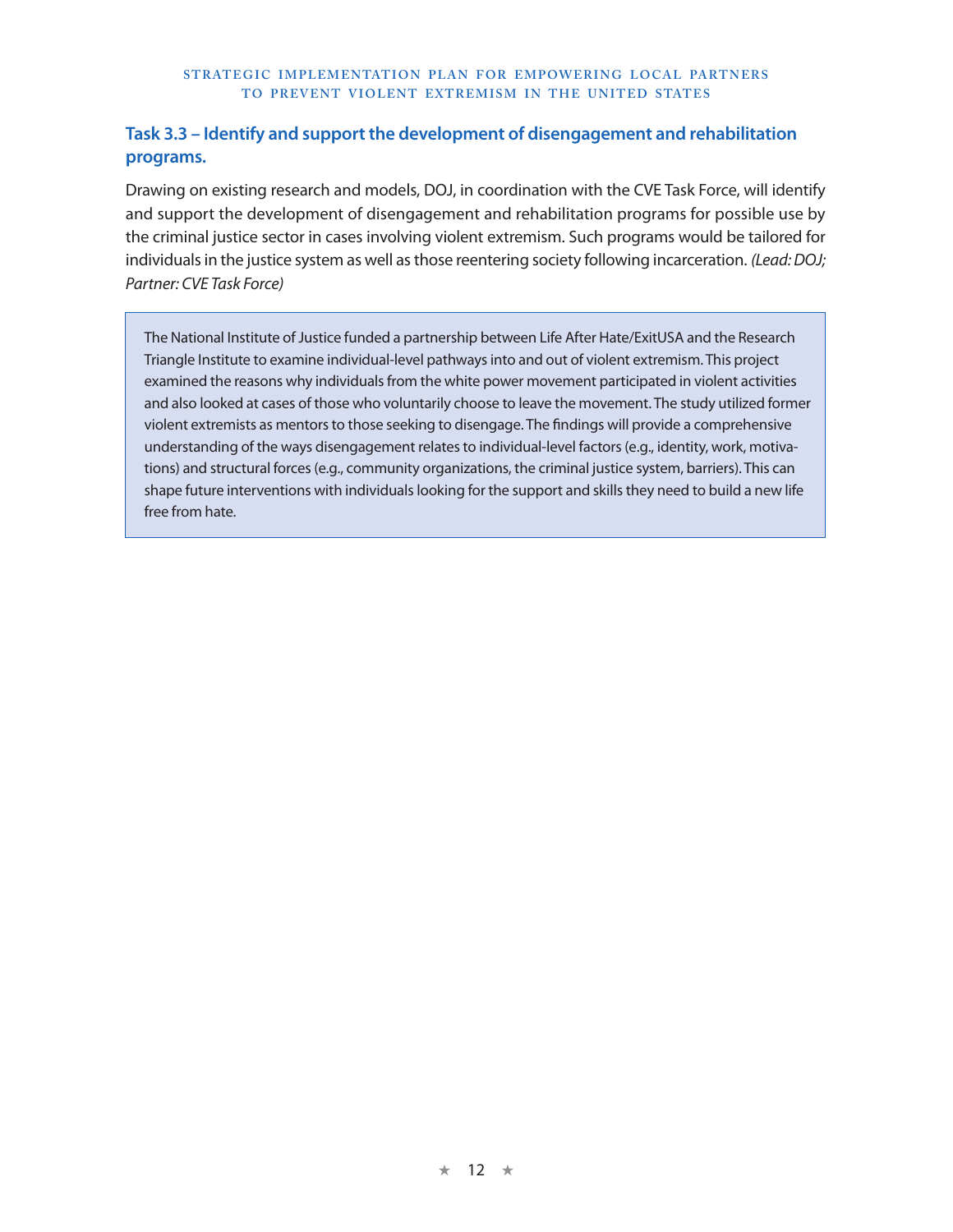

## **Communications and Digital Strategy**

In recent years, violent extremist groups have used and exploited digital environments and a number of communication platforms. The speed at which the digital landscape is evolving challenges government efforts to directly address individuals being radicalized to violence online; however, it also offers significant CVE opportunities, specifically through communication and partnership with communities and the private sector.

Confronting this challenge will depend on effective communication on the topics of violent extremism and CVE at the national and local level. It will require raising awareness, building expertise, and pursuing new tools and partnerships. Proactive discussions with non-governmental and private sector entities, and a networking of these entities, will improve government ability to communicate and leverage the digital environment to reach stakeholders, address violent extremist narratives, and encourage alternatives to violence.

## **Task 4.1 – Develop a platform to improve communication and increase access to CVE resources.**

Currently, general CVE information and resources are not easily accessible by stakeholders. To address this issue, the CVE Task Force will create a new online platform, including a public website, to ensure stakeholders around the country are able to quickly and easily understand national CVE efforts and adapt resources to local and individual contexts. This platform will serve as the national digital CVE clearinghouse by centralizing and streamlining access to: training; research, analysis, and lessons learned; financial resources and grant information; networks and communities of interest; and intervention resources. It will contain interactive multimedia tools with up-to-date information that are engaging, adaptable, and tailored for a variety of audiences. Through engagements with key stakeholders, relevant departments and agencies will gather requirements for other needed digital resources and develop and disseminate appropriate products using the online platform and other applicable communications tools. *(Lead: CVE Task Force; Partner: All)*

## **Task 4.2 – Strengthen collaboration with the private sector and academia to pursue CVErelevant communications tools and capabilities.**

Active collaboration with private sector technology specialists, non-governmental organizations, and academics is key to CVE communications efforts. The private sector generally best understands emerging online trends and how to foster dialogue about the intersection of technology and important issues such as violent extremism. The United States Government best understands broad trends regarding the ways violent extremists use online platforms and the relevant policy and law enforcement implications. Bringing these competencies together will ensure our national approach to CVE appropriately incorporates modern technologies and is informed by accurate information regarding violent extremists' use of the Internet. The CVE Task Force will work to ensure engagements with the non-governmental stakeholders on this topic are consistent with protections for civil rights and civil liberties and are strategic and coordinated in order to avoid burden and to produce mutual benefit.